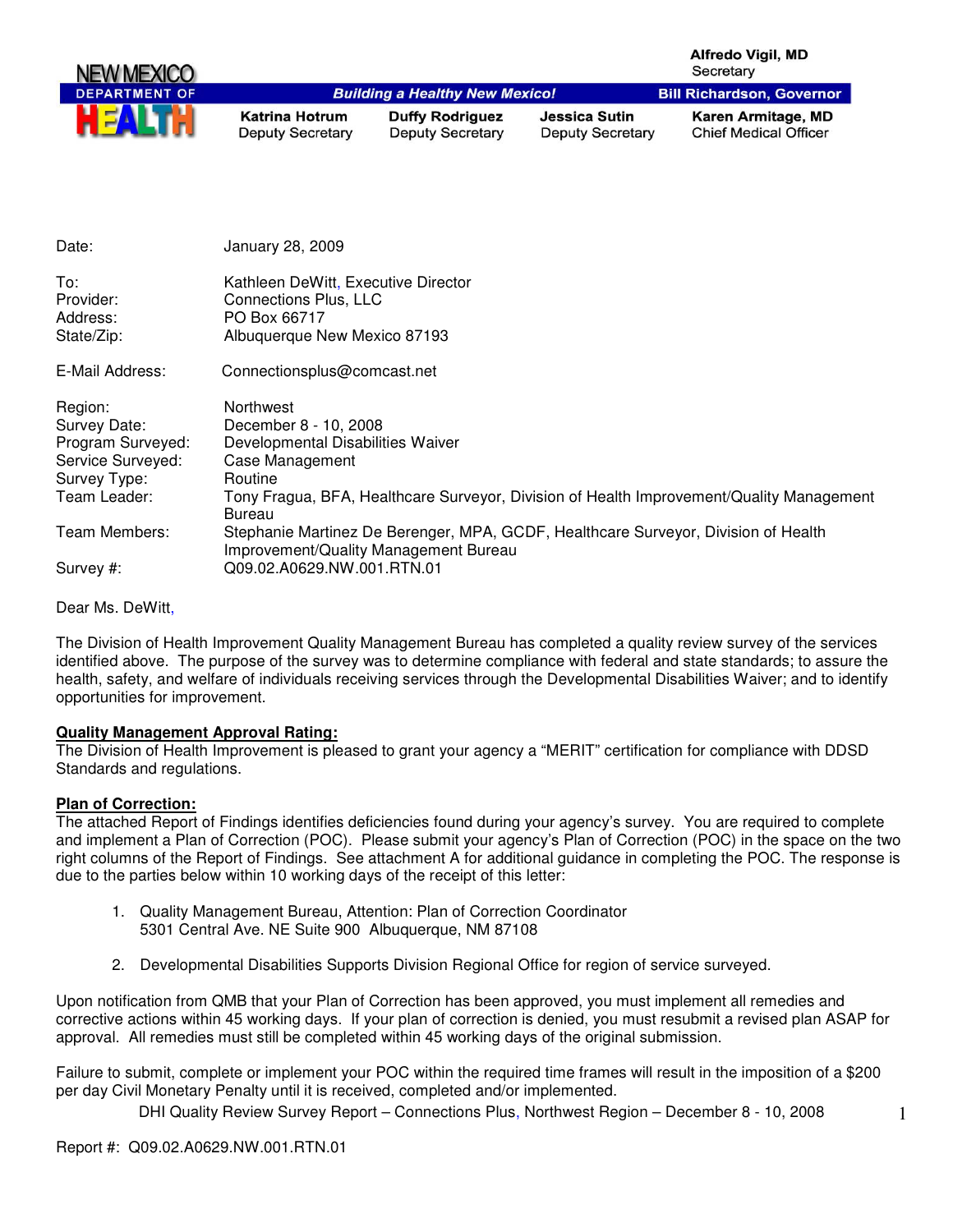#### **Request for Informal Reconsideration of Findings (IRF):**

If you disagree with a determination of noncompliance (finding) you have 10 working days upon receipt of this notice to request an IRF. Submit your request for an IRF in writing to:

> QMB Deputy Bureau Chief 5301 Central Ave NE Suite #900 Albuquerque, NM 87108 Attention: IRF request

A request for an IRF will not delay the implementation of your Plan of Correction which must be completed within 45 working days. Providers may not appeal the nature or interpretation of the standard or regulation, the team composition, sampling methodology or the Scope and Severity of the finding.

If the IRF approves the change or removal of a finding, you will be advised of any changes.

This IRF process is separate and apart from the Informal Dispute Resolution (IDR) and Fair Hearing Process for Sanctions from DOH.

Please call the Team Leader at 505-222-8670, if you have questions about the survey or the report. Thank you for your cooperation and for the work you perform.

Sincerely,

azua

Tony Fragua, BFA Team Lead/Healthcare Surveyor Division of Health Improvement Quality Management Bureau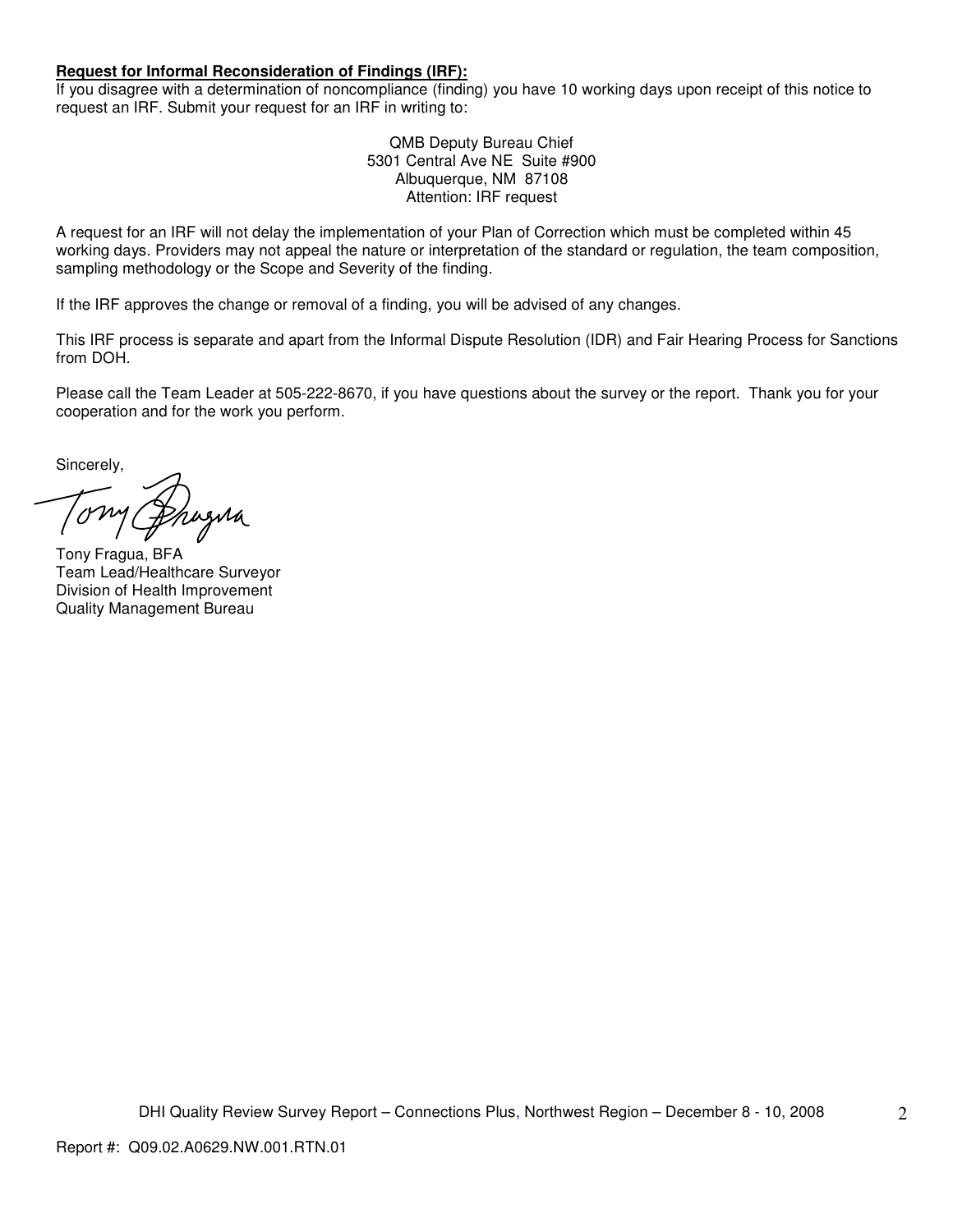| <b>Survey Process Employed:</b>         |                                                                                                                                                                                                       |  |  |
|-----------------------------------------|-------------------------------------------------------------------------------------------------------------------------------------------------------------------------------------------------------|--|--|
| <b>Entrance Conference Date:</b>        | December 8, 2008                                                                                                                                                                                      |  |  |
| Present:                                | <b>Connections Plus</b><br>Kathleen DeWitt, Executive Director<br>Joshua Stevenson, Case Manager                                                                                                      |  |  |
|                                         | <b>DOH/DHI/QMB</b><br>Tony Fragua BFA, Team Lead/Healthcare Surveyor<br>Stephanie Martinez De Berenger, MPA, GCDF, Healthcare Surveyor                                                                |  |  |
| Exit Conference Date:                   | December 10, 2008                                                                                                                                                                                     |  |  |
| Present:                                | <b>Connections Plus</b><br>Kathleen DeWitt, Executive Director<br>Joshua Stevenson, Case Manager<br>Caroline Whitley, Office Manager<br>DOH/DHI/QMB<br>Tony Fragua BFA, Team Lead/Healthcare Surveyor |  |  |
|                                         | Stephanie Martinez De Berenger, MPA, GCDF, Healthcare Surveyor                                                                                                                                        |  |  |
| <b>Administrative Locations Visited</b> | Number:<br>1                                                                                                                                                                                          |  |  |
| <b>Total Sample Size</b>                | Number:<br>4                                                                                                                                                                                          |  |  |
| Case Managers Interviewed               | Number:<br>2                                                                                                                                                                                          |  |  |
| Records Reviewed (Persons Served)       | Number:<br>4                                                                                                                                                                                          |  |  |
| <b>Administrative Files Reviewed</b>    | <b>Billing Records</b><br>Incident Management Records<br><b>Personnel Files</b>                                                                                                                       |  |  |

- Training Records
- Agency Policy and Procedure
- Caregiver Criminal History Screening Records
- Employee Abuse Registry
- Quality Improvement/Quality Assurance Plan

- CC: Distribution List: DOH Division of Health Improvement
	- DOH Developmental Disabilities Supports Division
	- DOH Office of Internal Audit
	- HSD Medical Assistance Division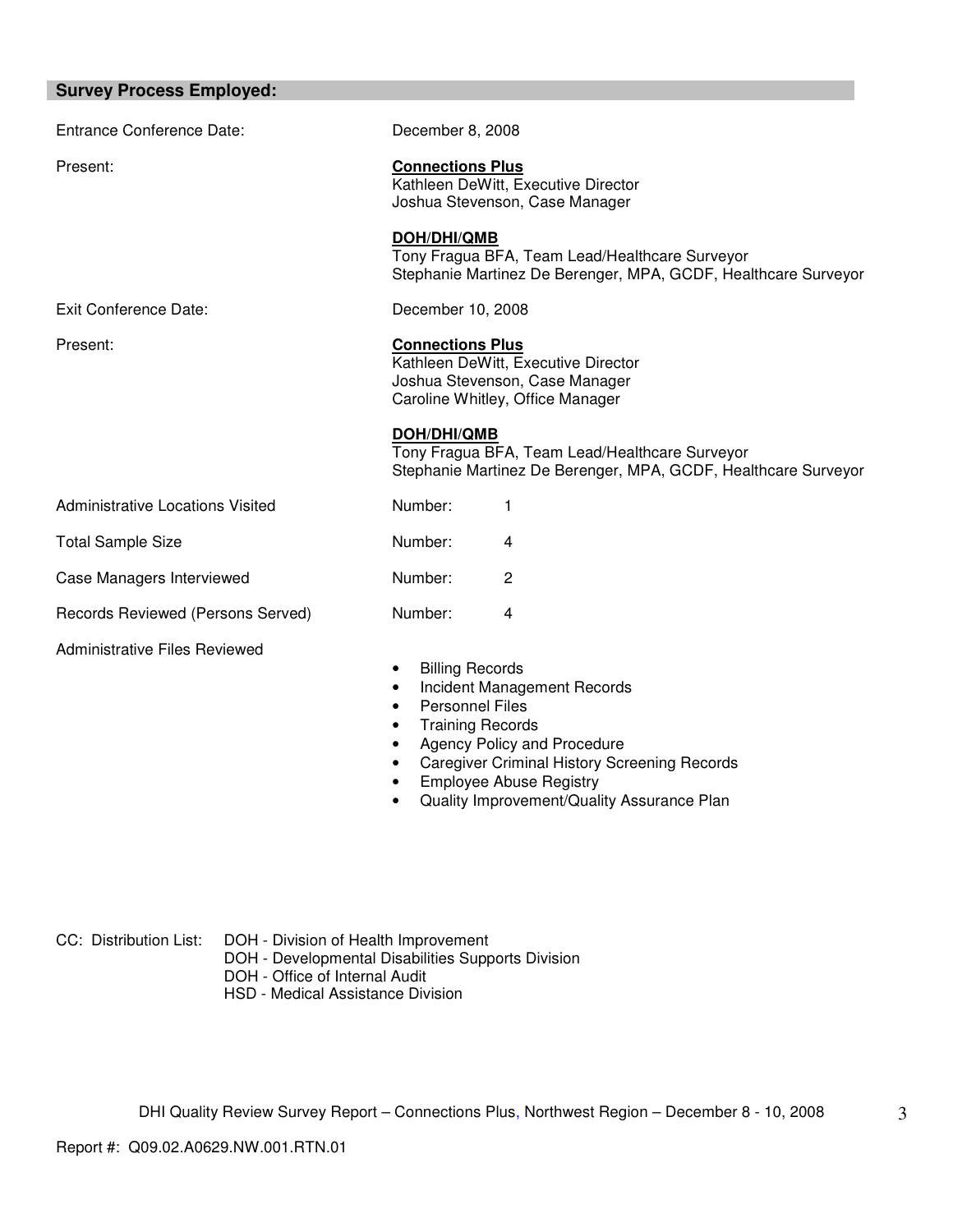# **Provider Instructions for Completing the QMB Plan of Correction (POC) Process**

- After a QMB Quality Review, your Survey Report will be sent to you via certified mail. You may request that it also be sent to you electronically by calling George Perrault, Plan of Correction Coordinator at 505-222-8624.
- Within 10 business days of the date you received your survey report, you must develop and send your Plan of Correction response to the QMB office. (Providers who do not pick up their mail will be referred to the Internal Review Committee [IRC]).
- For each Deficiency in your Survey Report, include specific information about HOW you will correct each Deficiency, WHO will fix each Deficiency ("Responsible Party"), and by WHEN ("Date Due").
- Your POC must not only address HOW, WHO and WHEN each Deficiency will be corrected, but must also address overall systemic issues to prevent the Deficiency from reoccurring, i.e., Quality Assurance (QA). Your description of your QA must include specifics about your selfauditing processes, such as HOW OFTEN you will self-audit, WHO will do it, and WHAT FORMS will be used.
- Corrective actions should be incorporated into your agency's Quality Assurance/Quality Improvement policies and procedures.
- You may send your POC response electronically to George.Perrault@state.nm.us, by fax (505- 841-5815), or by postal mail.
- Do not send supporting documentation to QMB until after your POC has been approved by QMB.
- QMB will notify you if your POC has been "Approved" or "Denied".
- Whether your POC is "Approved" or "Denied", you have a maximum of 45 business days to correct all survey Deficiencies from the date of receipt of your Survey Report. If your POC is "Denied" it must be revised and resubmitted ASAP, as the 45 working day limit is in effect. Providers whose revised POC is denied will be referred to the IRC.
- The POC must be completed on the official QMB Survey Report and Plan of Correction Form, unless approved in advance by the POC Coordinator.
- The following Deficiencies must be corrected within the deadlines below (after receipt of your Survey Report):

| $\circ$ CCHS and EAR:              | 10 working days |
|------------------------------------|-----------------|
| $\circ$ Medication errors:         | 10 working days |
| $\circ$ IMS system/training:       | 20 working days |
| $\circ$ ISP related documentation: | 30 working days |
| $\circ$ DDSD Training              | 45 working days |

- If you have questions about the POC process, call the QMB POC Coordinator, George Perrault at 505-222-8624 for assistance.
- For Technical Assistance (TA) in developing or implementing your POC, contact your local DDSD Regional Office.
- Once your POC has been approved by QMB, the POC may not be altered or the dates changed.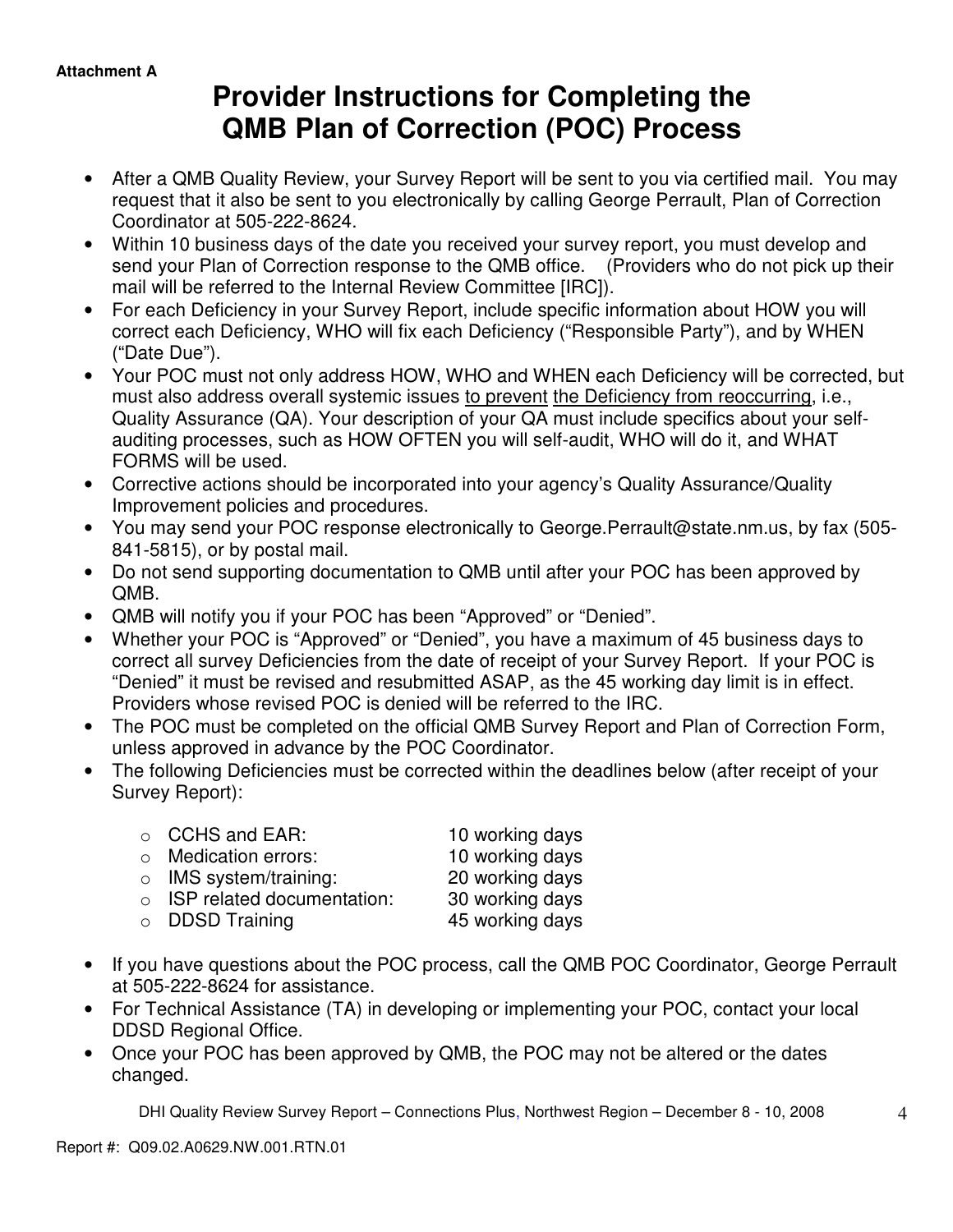- Requests for an extension or modification of your POC (post approval) must be made in writing and submitted to the POC Coordinator at QMB, and are approved on a case-by case basis.
- When submitting supporting documentation, organize your documents by Tag #s, and annotate or label each document using Individual #s.
- Do not submit original documents, copies are fine. Originals must be maintained in the agency/client file(s) as per DDSD Standards.
- Failure to submit, complete or implement your POC within the required timeframes will result in a referral to the IRC and the possible imposition of a \$200 per day Civil Monetary Penalty until it is received, completed and/or implemented.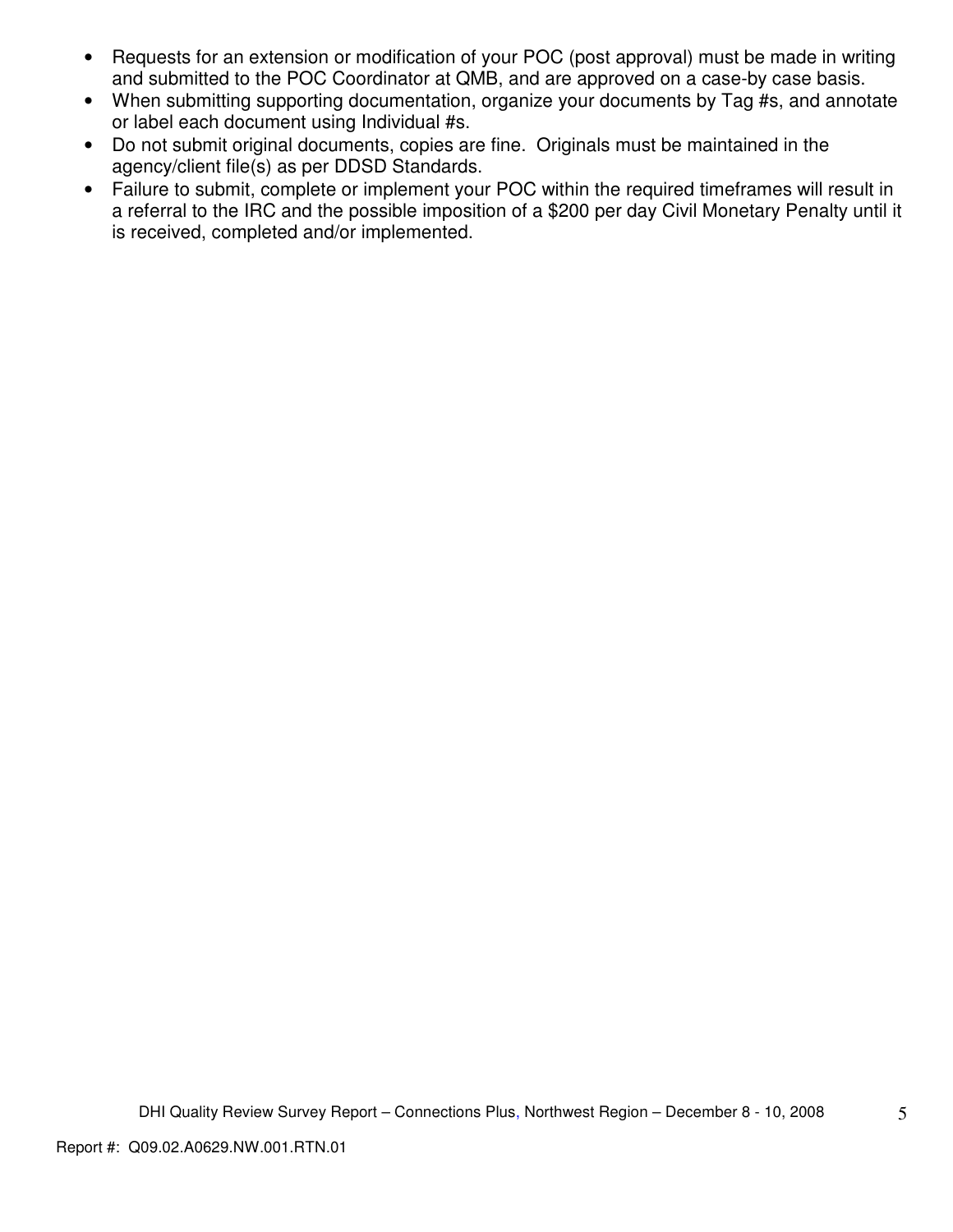# **QMB Scope and Severity Matrix of survey results**

Each deficiency in your Report of Findings is scored on a Scope and Severity Scale. The culmination of each deficiency's Scope and Severity is used to determine degree of compliance to standards and regulations and level of QMB Certification.

|                 |                  |                                                                |                                  | <b>SCOPE</b>                |                                               |
|-----------------|------------------|----------------------------------------------------------------|----------------------------------|-----------------------------|-----------------------------------------------|
|                 |                  |                                                                | <b>Isolated</b><br>$01\% - 15\%$ | <b>Pattern</b><br>16% - 79% | <b>Widespread</b><br>80% - 100%               |
| <b>SEVERITY</b> | High Impact      | Immediate<br>Jeopardy to<br>individual health<br>and or safety | J.                               | K.                          | L.                                            |
|                 |                  | <b>Actual harm</b>                                             | G.                               | Н.                          | I.                                            |
|                 |                  | No Actual Harm<br><b>Potential for more</b>                    | D.                               | Е.                          | $F.$ (3 or more)                              |
|                 | Medium<br>Impact | than minimal harm                                              | $D.$ (2 or less)                 |                             | <b>F.</b> (no conditions<br>of participation) |
|                 | Low<br>Impact    | No Actual Harm<br>Minimal potential<br>for harm.               | A.                               | Β.                          | C.                                            |

Scope and Severity Definitions:

#### Key to Scope scale:

#### Isolated:

A deficiency that is limited to 1% to 15% of the sample, usually impacting no more than one or two individuals in the sample.

#### Pattern:

A deficiency that impacts a number or group of individuals from 16% to 79% of the sample is defined as a pattern finding. Pattern findings suggest the need for system wide corrective actions.

## Widespread:

A deficiency that impacts most or all (80% to 100%) of the individuals in the sample is defined as widespread or pervasive. Widespread findings suggest the need for system wide corrective actions as well as the need to implement a Continuous Quality Improvement process to improve or build infrastructure. Widespread findings must be referred to the Internal Review Committee for review and possible actions or sanctions.

#### Key to Severity scale:

Low Impact Severity: (Blue)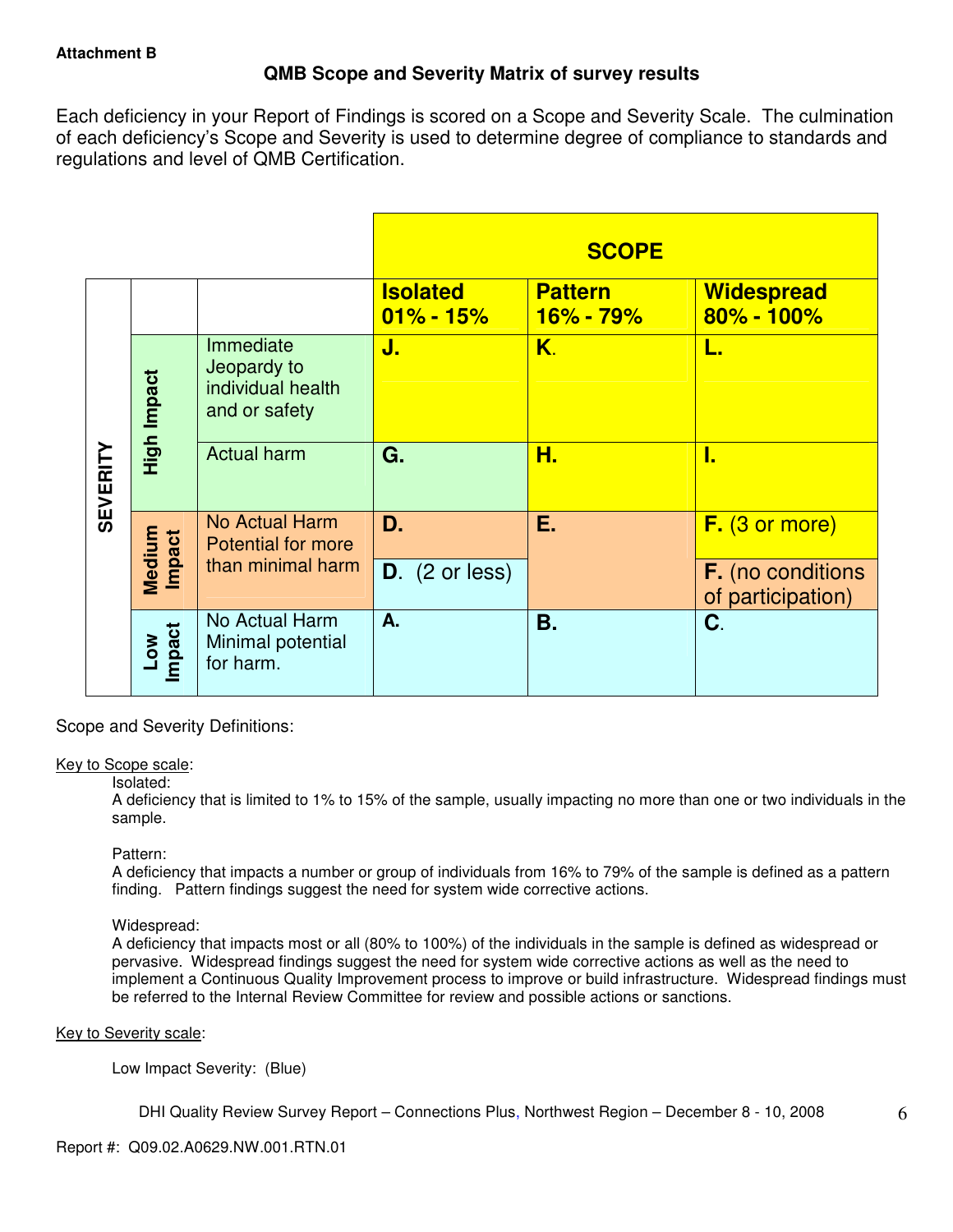Low level findings have no or minimal potential for harm to an individual. Providers that have no findings above a "C" level may receive a "Quality" Certification approval rating from QMB.

Medium Impact Severity: (Tan)

Medium level findings have a potential for harm to an individual. Providers that have no findings above a "F" level and/or no more than two F level findings and no F level Conditions of Participation may receive a "Merit" Certification approval rating from QMB.

High Impact Severity: (Green or Yellow)

High level findings are when harm to an individual has occurred. Providers that have no findings above "I" level may only receive a "Standard" Approval rating from QMB and will be referred to the IRC.

High Impact Severity: (Yellow)

"J, K, and L" Level findings:

This is a finding of Immediate Jeopardy. If a provider is found to have "I" level findings or higher, with an outcome of Immediate Jeopardy, including repeat findings or Conditions of Participation they will be referred to the Internal Review Committee.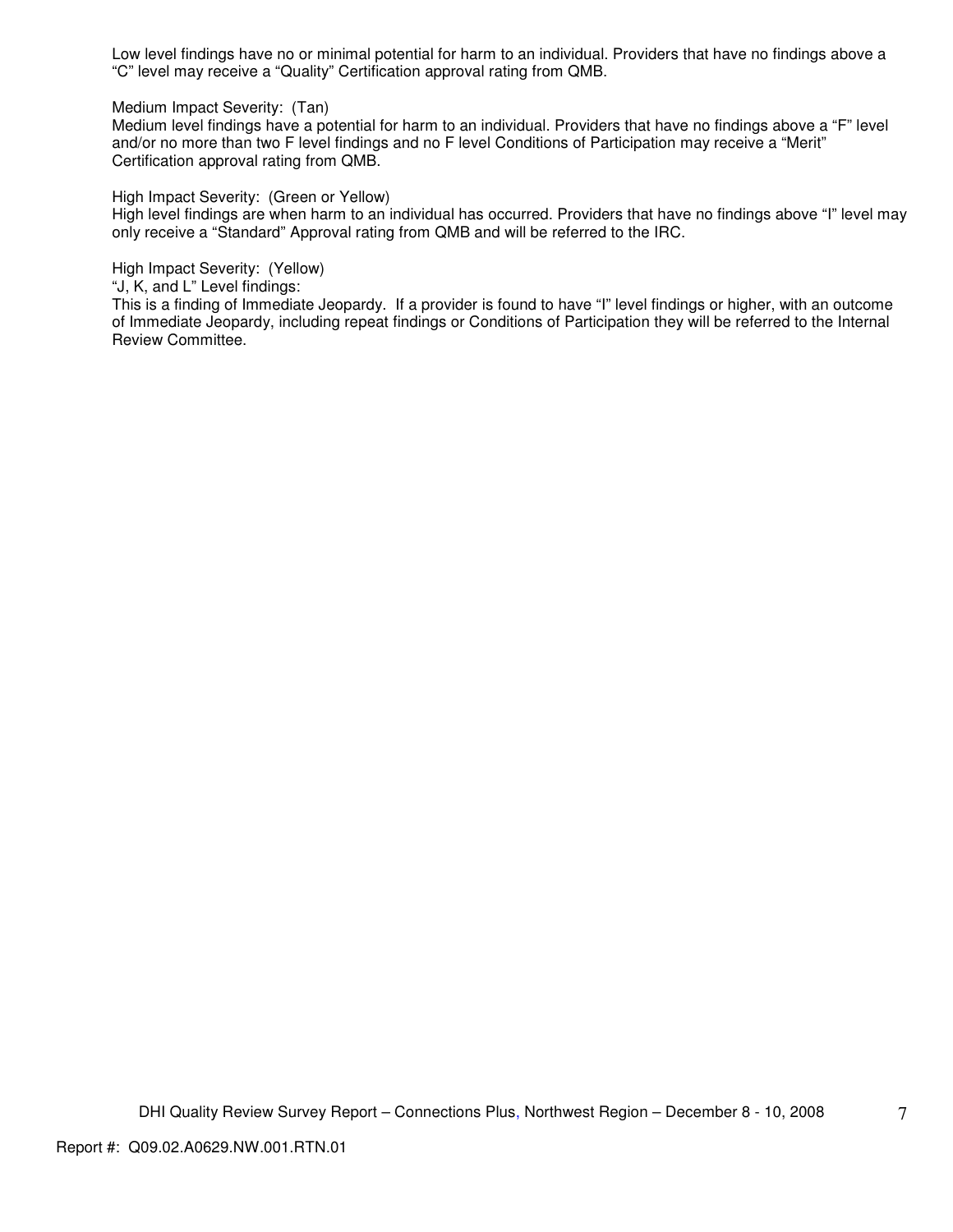# **Guidelines for the Provider Informal Reconsideration of Finding (IRF) Process**

## **Introduction:**

Throughout the process, surveyors are openly communicating with providers. Open communication means that surveyors have clarified issues and/or requested missing information before completing the review. Regardless, there may still be instances where the provider disagrees with a specific finding.

To informally dispute a finding the provider must request in writing an Informal Reconsideration of the Finding (IRF) to the **QMB Deputy Bureau Chief within 10 working days** of receipt of the final report.

The written request for an IRF must be completed on the **QMB Request for Informal Reconsideration of Finding Form** (available on the QMB website) and must specify in detail the request for reconsideration and why the finding is inaccurate. The **IRF request must include all supporting documentation or evidence that was not previously reviewed during the survey process.** 

### **The following limitations apply to the IRF process:**

- The request for an IRF and all supporting evidence must be received in 10 days.
- Findings based on evidence requested during the survey and not provided may not be subject to reconsideration.
- The supporting documentation must be new evidence not previously reviewed by the survey team.
- Providers must continue to complete their plan of correction during the IRF process
- Providers may not request an IRF to challenge the Scope and Severity of a finding.
- Providers may not request an IRF to challenge the sampling methodology.
- Providers may not request an IRF based on disagreement with the nature of the standard or regulation.
- Providers may not request an IRF to challenge the team composition
- Providers may not request an IRF to challenge the QMB Quality Approval Rating and the length of their DDSD provider contract.

### **A Provider forfeits the right to an IRF if the request is not made within 10 working days of receiving the report and does not include all supporting documentation or evidence to show compliance with the standards and regulations.**

QMB has 30 working days to complete the review and notify the provider of the decision. The request will be reviewed by the IRF committee. The Provider will be notified in writing of the ruling, no face to face meeting will be conducted.

When a Provider requests that a finding be reconsidered, it does not stop or delay the Plan of Correction process. **Providers must continue to complete the Plan of Correction, including the finding in dispute regardless of the IRF status.** If a finding is successfully reconsidered, it will be noted and will be removed or modified from the report. It should be noted that in some cases a Plan of Correction may be completed prior to the IRF process being completed. The provider will be notified in writing on the decisions of the IRF committee.

#### **Administrative Review Process:**

If a Provider desires to challenge the decision of the IRF committee they may request an Administrative Review by the DHI and DDSD Director. The Request must be made in writing to the QMB Bureau Chief and received within 5 days of notification from the IRF decision.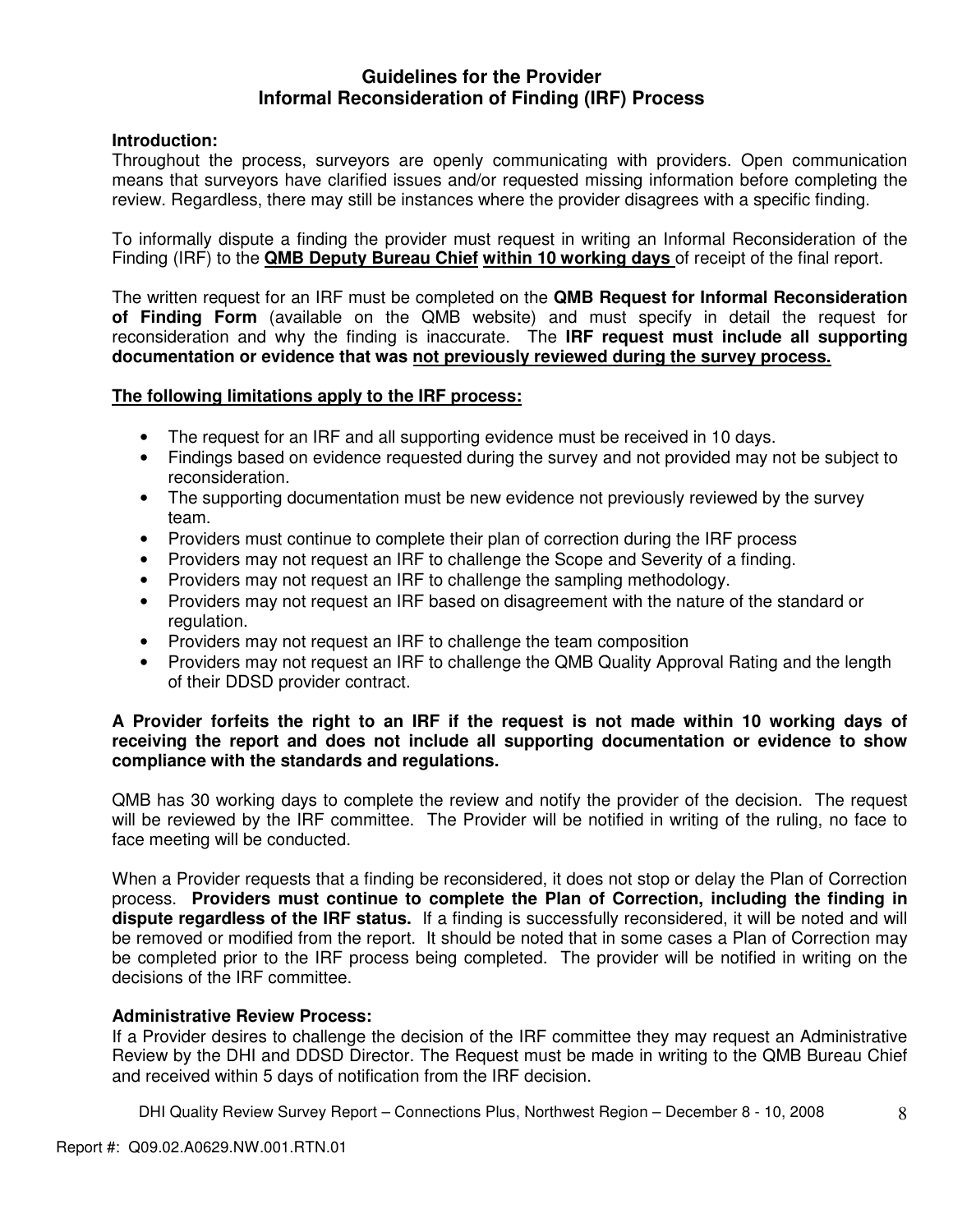## **Regarding IRC Sanctions:**

The Informal Reconsideration of the Finding process is a separate process specific to QMB Survey Findings and should not be confused with any process associated with IRC Sanctions.

If a Provider desires to Dispute or Appeal an IRC Sanction that is a separate and different process. Providers may choose the Informal Dispute Resolution Process or the Formal Medicaid Fair Hearing Process to dispute or appeal IRC sanctions, please refer to the DOH Sanction policy and section 39 of the provider contract agreement.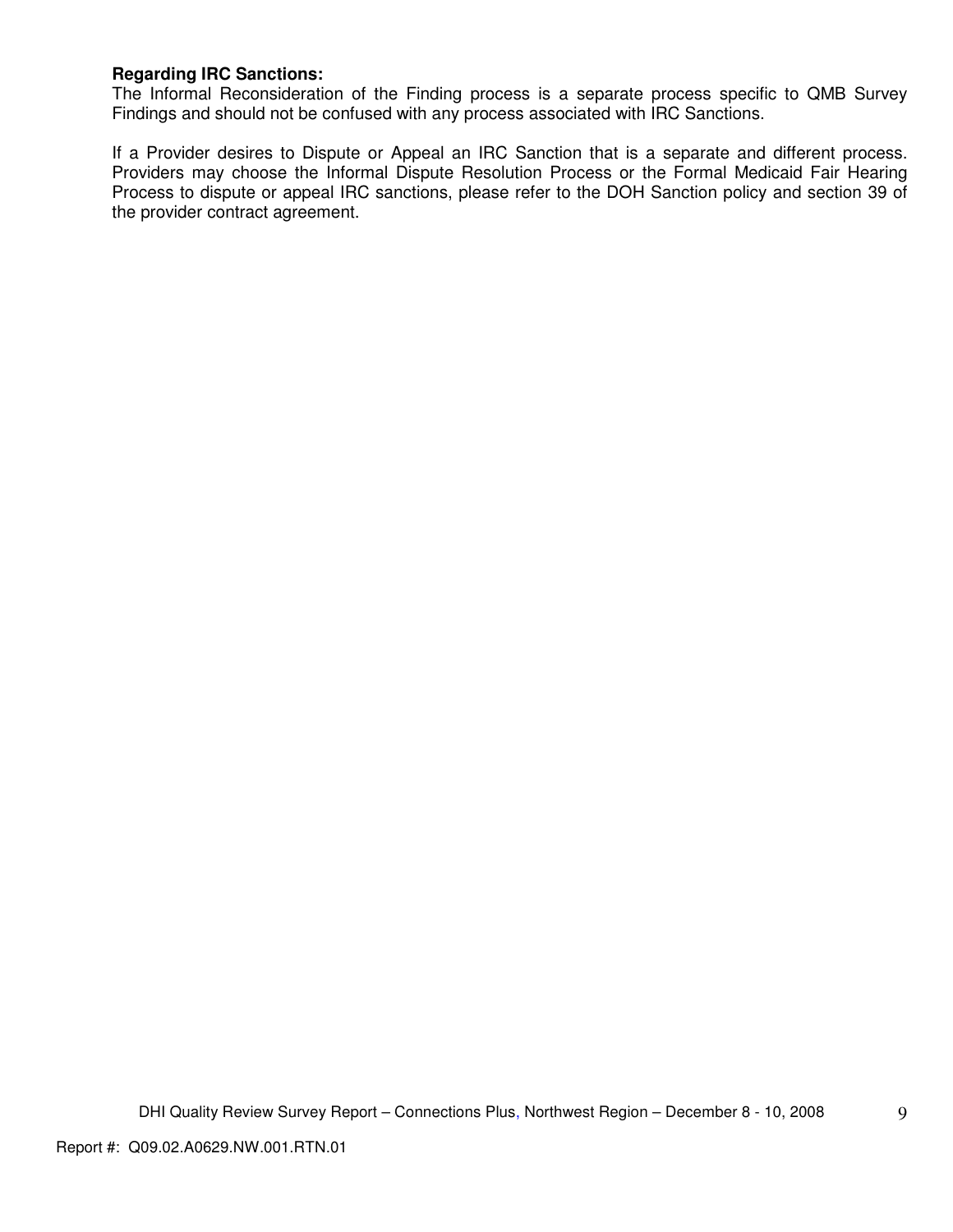| Agency:                 | <b>Connections Plus, LLC - Northwest Region</b> |
|-------------------------|-------------------------------------------------|
| Program:                | Developmental Disabilities Waiver               |
| Service:                | Case Management                                 |
| <b>Monitoring Type:</b> | Routine                                         |
| Date of Survey:         | December 8 - 10, 2008                           |

| <b>Statute</b>                                          | <b>Deficiency</b>                                  | <b>Agency Plan of Correction and</b> | <b>Date Due</b> |
|---------------------------------------------------------|----------------------------------------------------|--------------------------------------|-----------------|
|                                                         |                                                    | <b>Responsible Party</b>             |                 |
| Tag #1A08 Agency Case File                              | <b>Scope and Severity Rating: B</b>                |                                      |                 |
| Developmental Disabilities (DD) Waiver Service          | Based on record review, the Agency failed to       |                                      |                 |
| Standards effective 4/1/2007                            | maintain at the administrative office a            |                                      |                 |
| <b>CHAPTER 1 II. PROVIDER AGENCY</b>                    | confidential case file for 2 of 4 individuals.     |                                      |                 |
| <b>REQUIREMENTS:</b> The objective of these             |                                                    |                                      |                 |
| standards is to establish Provider Agency policy,       | Review of the Agency individual case files         |                                      |                 |
| procedure and reporting requirements for DD             | revealed the following items were not found,       |                                      |                 |
| Medicaid Waiver program. These requirements             | incomplete, and/or not current:                    |                                      |                 |
| apply to all such Provider Agency staff, whether        |                                                    |                                      |                 |
| directly employed or subcontracting with the            | • Special Health Plan                              |                                      |                 |
| Provider Agency. Additional Provider Agency             | ° Per agency file, Plan for Increased Fluid        |                                      |                 |
| requirements and personnel qualifications may           | Intake $(H3)$                                      |                                      |                 |
| be applicable for specific service standards.           |                                                    |                                      |                 |
| D. Provider Agency Case File for the                    | • Dental Exam                                      |                                      |                 |
| <b>Individual:</b> All Provider Agencies shall maintain | $\degree$ Individual #4 - (Per ISP; last completed |                                      |                 |
| at the administrative office a confidential case        | 8/2007). Per Client Health Assessment              |                                      |                 |
| file for each individual. Case records belong to        | was to be completed 8/2008.                        |                                      |                 |
| the individual receiving services and copies shall      |                                                    |                                      |                 |
| be provided to the receiving agency whenever            | • Hearing Exam                                     |                                      |                 |
| an individual changes providers. The record             | ° Individual #4 (Per ISP was to be                 |                                      |                 |
| must also be made available for review when             | completed 10/2008).                                |                                      |                 |
| requested by DOH, HSD or federal government             |                                                    |                                      |                 |
| representatives for oversight purposes. The             |                                                    |                                      |                 |
| individual's case file shall include the following      |                                                    |                                      |                 |
| requirements:                                           |                                                    |                                      |                 |
| Emergency contact information,<br>(1)                   |                                                    |                                      |                 |
| including the individual's address, telephone           |                                                    |                                      |                 |
| number, names and telephone numbers of                  |                                                    |                                      |                 |
| relatives, or guardian or conservator, physician's      |                                                    |                                      |                 |
| name(s) and telephone number(s), pharmacy               |                                                    |                                      |                 |
| name, address and telephone number, and                 |                                                    |                                      |                 |
| health plan if appropriate;                             |                                                    |                                      |                 |
| The individual's complete and current<br>(2)            |                                                    |                                      |                 |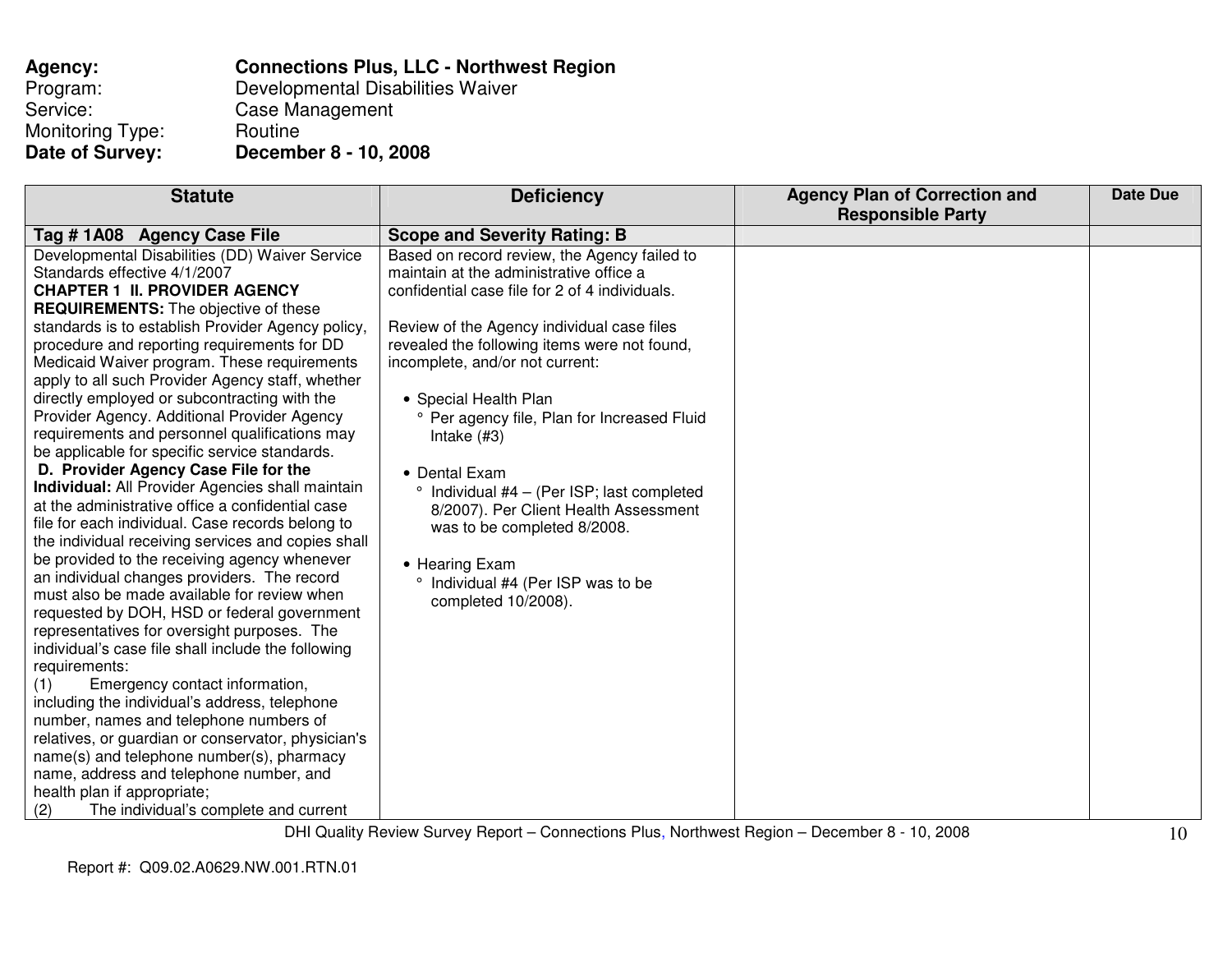| ISP, with all supplemental plans specific to the<br>individual, and the most current completed |  |  |
|------------------------------------------------------------------------------------------------|--|--|
| Health Assessment Tool (HAT);                                                                  |  |  |
| Progress notes and other service<br>(3)                                                        |  |  |
| delivery documentation;<br>Crisis Prevention/Intervention Plans, if                            |  |  |
| (4)                                                                                            |  |  |
| there are any for the individual;<br>A medical history, which shall include at                 |  |  |
| (5)<br>least demographic data, current and past                                                |  |  |
| medical diagnoses including the cause (if                                                      |  |  |
| known) of the developmental disability,                                                        |  |  |
| psychiatric diagnoses, allergies (food,                                                        |  |  |
| environmental, medications), immunizations, and                                                |  |  |
| most recent physical exam;                                                                     |  |  |
| When applicable, transition plans<br>(6)                                                       |  |  |
| completed for individuals at the time of discharge                                             |  |  |
| from Fort Stanton Hospital or Los Lunas Hospital                                               |  |  |
| and Training School; and                                                                       |  |  |
| Case records belong to the individual<br>(7)                                                   |  |  |
| receiving services and copies shall be provided                                                |  |  |
| to the individual upon request.                                                                |  |  |
| The receiving Provider Agency shall be<br>(8)                                                  |  |  |
| provided at a minimum the following records                                                    |  |  |
| whenever an individual changes provider                                                        |  |  |
| agencies:                                                                                      |  |  |
| (a) Complete file for the past 12 months;                                                      |  |  |
| (b) ISP and quarterly reports from the current                                                 |  |  |
| and prior ISP year;                                                                            |  |  |
| (c) Intake information from original admission                                                 |  |  |
| to services; and                                                                               |  |  |
| (d) When applicable, the Individual Transition                                                 |  |  |
| Plan at the time of discharge from Los                                                         |  |  |
| Lunas Hospital and Training School or Ft.                                                      |  |  |
| Stanton Hospital.                                                                              |  |  |
|                                                                                                |  |  |
|                                                                                                |  |  |
|                                                                                                |  |  |
|                                                                                                |  |  |
|                                                                                                |  |  |
|                                                                                                |  |  |
|                                                                                                |  |  |
|                                                                                                |  |  |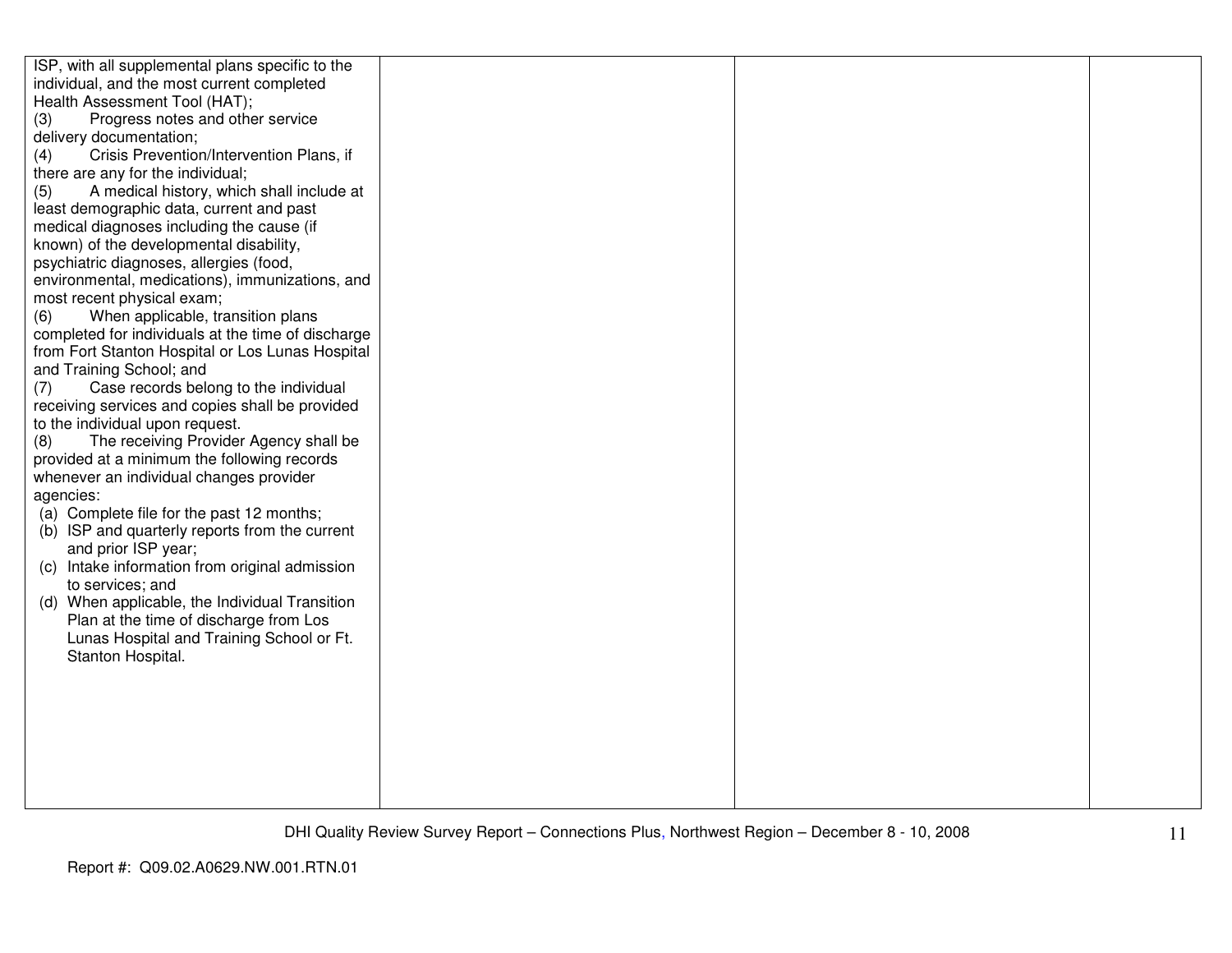| Tag #1A40 Accreditation                              | <b>Scope &amp; Severity Rating: D</b>             |  |
|------------------------------------------------------|---------------------------------------------------|--|
| NMAC 7.26.6.6 Requirements for                       | Based on record review, observation and           |  |
| <b>Developmental Disability Community</b>            | interview the Agency failed provide written       |  |
| <b>Programs &amp; Long Term Services Division</b>    | verification of accreditation from the Commission |  |
| <b>Policy</b>                                        | on Accreditation of Rehabilitation Facilities     |  |
|                                                      | (CARF) or the Council on Quality and              |  |
| A. These regulations are being promulgated to        | Leadership in Supports for People with            |  |
| promote and assure the provision of quality          | Disabilities (The Council).                       |  |
| services to persons with developmental               |                                                   |  |
| disabilities residing in community agencies.         | Review of Agency records found no evidence of     |  |
| B. These regulations are being promulgated as        | the following:                                    |  |
| part of a quality assurance initiative requiring all |                                                   |  |
| community agencies providing services to             | • CARF Accreditation, The Council or DDSD         |  |
| persons with developmental disabilities and          | waiver of requirement.                            |  |
| contracting with the developmental disabilities      |                                                   |  |
| division to be accredited by the commission on       | During the on-site survey December 8 - 9, 2008    |  |
| accreditation of rehabilitation facilities (CARF).   | the surveyor did not observe a posted             |  |
|                                                      | accreditation.                                    |  |
| 7.26.6.14<br><b>CARF STANDARDS MANUAL</b>            |                                                   |  |
| FOR ORGANIZATIONS SERVING PEOPLE                     | When the Executive Director was asked for the     |  |
| WITH DEVELOPMENTAL DISABILITIES:                     | Agency's accreditation, #41 stated, "I have a     |  |
| Community agencies governed by these                 | Wavier from DDSD, but during our move to our      |  |
| regulations are required to meet applicable          | new office I packed it away, I have it boxed      |  |
| provisions of the most current edition of the        | somewhere, and I have to look for it."            |  |
| "CARF Standards Manual for Organizations             |                                                   |  |
| Serving People with Disabilities". Sections of the   | As of December 9, 2008 #41 had not provided       |  |
| CARF standards may be waived by the                  | the verification of an accreditation or a waiver  |  |
| Department when deemed not applicable to the         | from DDSD.                                        |  |
| services provided by the community agency.           |                                                   |  |
|                                                      |                                                   |  |
| <b>Long Term Services Division Policy -</b>          |                                                   |  |
| Accreditation of Long Term Services Division         |                                                   |  |
| Funded Providers eff. August 30, 2004                |                                                   |  |
| A. Mandate for Accreditation                         |                                                   |  |
| The Department of Health, Long Term Services         |                                                   |  |
| Division (hereafter referred to as the               |                                                   |  |
| Division) will contract only with                    |                                                   |  |
| agencies/organizations accredited in compliance      |                                                   |  |
| with this policy.                                    |                                                   |  |
| 1. Within eighteen (18) months of an initial         |                                                   |  |
| contract or change in exemption status as            |                                                   |  |
| defined in this policy, the contractor must          |                                                   |  |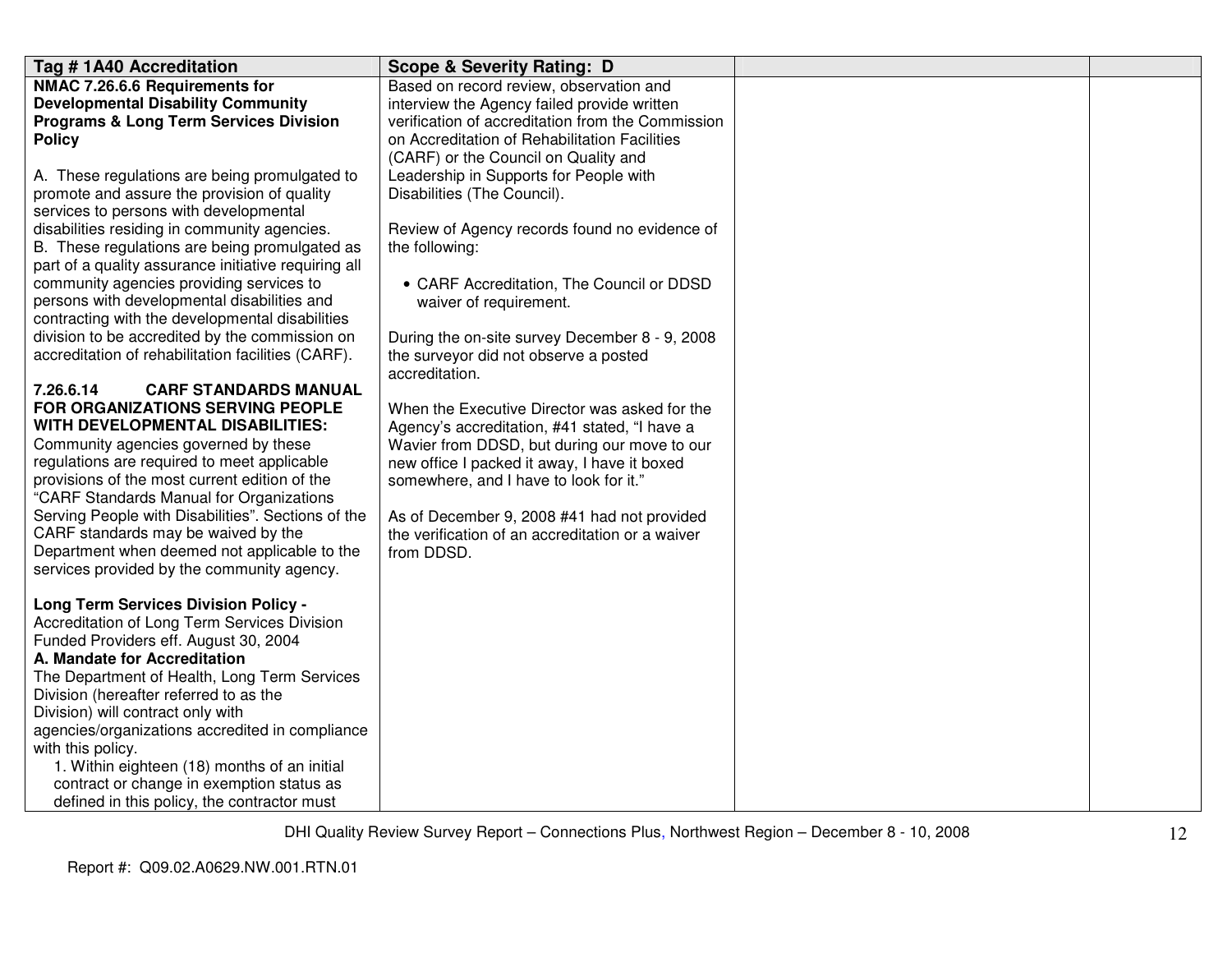| provide the Division with written<br>verification of accreditation from the<br>Commission on Accreditation of Rehabilitation<br>Facilities (CARF) or the Council on Quality<br>and Leadership in Supports for People with<br>Disabilities (The Council).<br>2. Except as provided in this policy, the<br>Division may terminate its contract with a<br>contractor that fails to maintain an<br>accreditation status of at least one year,<br>regardless of any appeal process available<br>from CARF or the Council. |  |  |
|----------------------------------------------------------------------------------------------------------------------------------------------------------------------------------------------------------------------------------------------------------------------------------------------------------------------------------------------------------------------------------------------------------------------------------------------------------------------------------------------------------------------|--|--|
|                                                                                                                                                                                                                                                                                                                                                                                                                                                                                                                      |  |  |
|                                                                                                                                                                                                                                                                                                                                                                                                                                                                                                                      |  |  |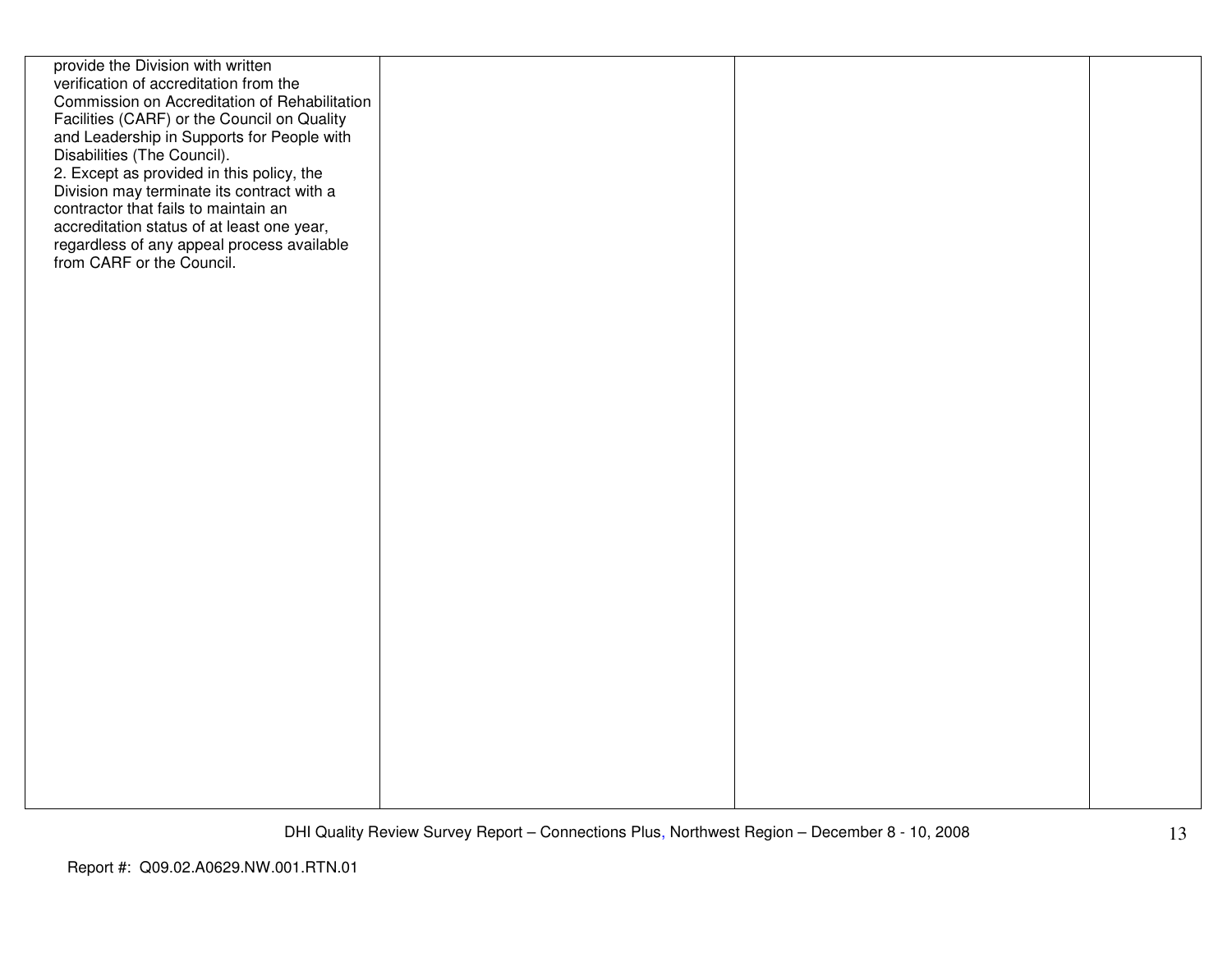| Tag #4C12 (CoP) - Monitoring & Eval. of<br>Serv.                                                                                                                                                                                                                                                                                                                                                                                                                                                                                                                                                                                                                                                                                                                                                                                                                                                                                                                                                                                                                                                                                                                           | <b>Scope and Severity Rating: D</b>                                                                                                                                                                                                                                                                        |  |
|----------------------------------------------------------------------------------------------------------------------------------------------------------------------------------------------------------------------------------------------------------------------------------------------------------------------------------------------------------------------------------------------------------------------------------------------------------------------------------------------------------------------------------------------------------------------------------------------------------------------------------------------------------------------------------------------------------------------------------------------------------------------------------------------------------------------------------------------------------------------------------------------------------------------------------------------------------------------------------------------------------------------------------------------------------------------------------------------------------------------------------------------------------------------------|------------------------------------------------------------------------------------------------------------------------------------------------------------------------------------------------------------------------------------------------------------------------------------------------------------|--|
| Developmental Disabilities (DD) Waiver Service<br>Standards effective 4/1/2007<br><b>CHAPTER 4 III. CASE MANAGEMENT</b><br><b>SERVICE REQUIREMENTS</b><br>J. Case Manager Monitoring and Evaluation<br>of Service Delivery                                                                                                                                                                                                                                                                                                                                                                                                                                                                                                                                                                                                                                                                                                                                                                                                                                                                                                                                                 | Based on record review Agency failed to use a<br>formal ongoing monitoring process that provides<br>for the evaluation of quality, effectiveness, and<br>appropriateness of services and supports<br>provided to the individual for 1 of 4 individuals.<br>Record review of Agency files found no evidence |  |
| (1) The Case Manager shall use a formal<br>ongoing monitoring process that provides for the<br>evaluation of quality, effectiveness, and<br>appropriateness of services and supports<br>provided to the individual as specified in the ISP.                                                                                                                                                                                                                                                                                                                                                                                                                                                                                                                                                                                                                                                                                                                                                                                                                                                                                                                                | indicating face-to-face visits were completed as<br>required for the following individuals:<br>• Monthly Face to Face Visits:<br>$\circ$<br>Individual #1 (August 2008)                                                                                                                                    |  |
| (2) Monitoring and evaluation activities shall<br>include, but not be limited to:                                                                                                                                                                                                                                                                                                                                                                                                                                                                                                                                                                                                                                                                                                                                                                                                                                                                                                                                                                                                                                                                                          |                                                                                                                                                                                                                                                                                                            |  |
| (a) Face-To-Face Contact: A minimum of twelve<br>(12) face-to-face contact visits annually (1 per<br>month) is required to occur between the Case<br>Manager and the individual served as described<br>in the ISP; an exception is that children may<br>receive a minimum of four visits per year;<br>(b) Jackson Class members require two (2)<br>face-to-face contacts per month, one of which<br>occurs at a location in which the individual<br>spends the majority of the day (i.e., place of<br>employment, habilitation program) and one at<br>the person's residence;<br>(c) For non-Jackson Class members who<br>receive Community Living Services, at least<br>every other month, one of the face-to-face visits<br>shall occur in the individual's residence;<br>(d) For adults who are not Jackson Class<br>members and who do not receive Community<br>Living Services, at least one face-to-face visit<br>per quarter shall be in his or her home;<br>(e) If concerns regarding the health or safety of<br>the individual are documented during monitoring<br>or assessment activities, the Case Manager<br>shall immediately notify appropriate supervisory |                                                                                                                                                                                                                                                                                                            |  |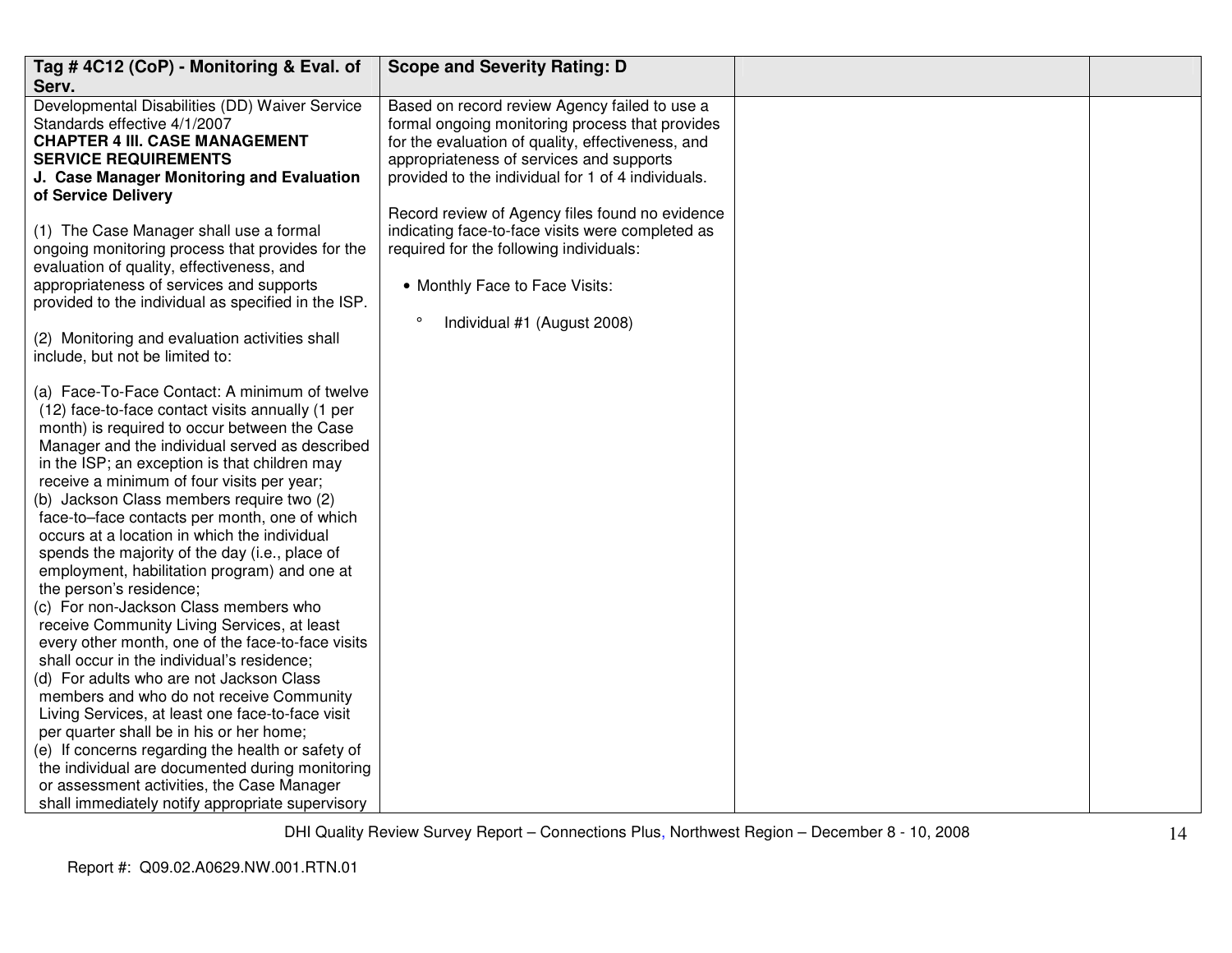| personnel within the Provider Agency and             |  |  |
|------------------------------------------------------|--|--|
| document the concern. If the reported concerns       |  |  |
| are not remedied by the Provider Agency within       |  |  |
| a reasonable, mutually agreed period of time,        |  |  |
| the concern shall be reported in writing to the      |  |  |
| respective DDSD Regional Office and/or the           |  |  |
| Division of Health Improvement (DHI) as              |  |  |
| appropriate to the nature of the concern. Unless     |  |  |
| the nature of the concern is urgent, no more         |  |  |
| than fifteen (15) working days shall be allowed      |  |  |
| for remediation or development of an                 |  |  |
| acceptable plan of remediation. This does not        |  |  |
| preclude the Case Managers' obligation to            |  |  |
| report abuse, neglect or exploitation as required    |  |  |
| by New Mexico Statute.                               |  |  |
| (f) Service monitoring for children: When a          |  |  |
| parent chooses fewer than twelve (12) annual         |  |  |
| units of case management, the Case Manager           |  |  |
| will inform the parent of the parent's               |  |  |
| responsibility for the monitoring and evaluation     |  |  |
| activities during the months he or she does not      |  |  |
| receive case management services,                    |  |  |
| (g) It is appropriate to conduct face-to-face visits |  |  |
| with the individual both during the time the         |  |  |
| individual is receiving a service and during         |  |  |
| times the individual is not receiving a service.     |  |  |
| The preferences of the individual shall be taken     |  |  |
| into consideration when scheduling a visit. Visits   |  |  |
| may be scheduled in advance or be                    |  |  |
| unannounced visits depending on the nature of        |  |  |
| the need in monitoring service delivery for the      |  |  |
| individual.                                          |  |  |
| (h) Communication with IDT members: Case             |  |  |
| Managers shall facilitate and maintain               |  |  |
| communication with the individual or his or her      |  |  |
| representative, other IDT members, providers         |  |  |
| and other relevant parties to ensure the             |  |  |
| individual receives maximum benefit of his or her    |  |  |
| services. Case Managers need to ensure that          |  |  |
| any needed adjustments to the service plan are       |  |  |
| made, where indicated. Concerns identified           |  |  |
| through communication with teams that are not        |  |  |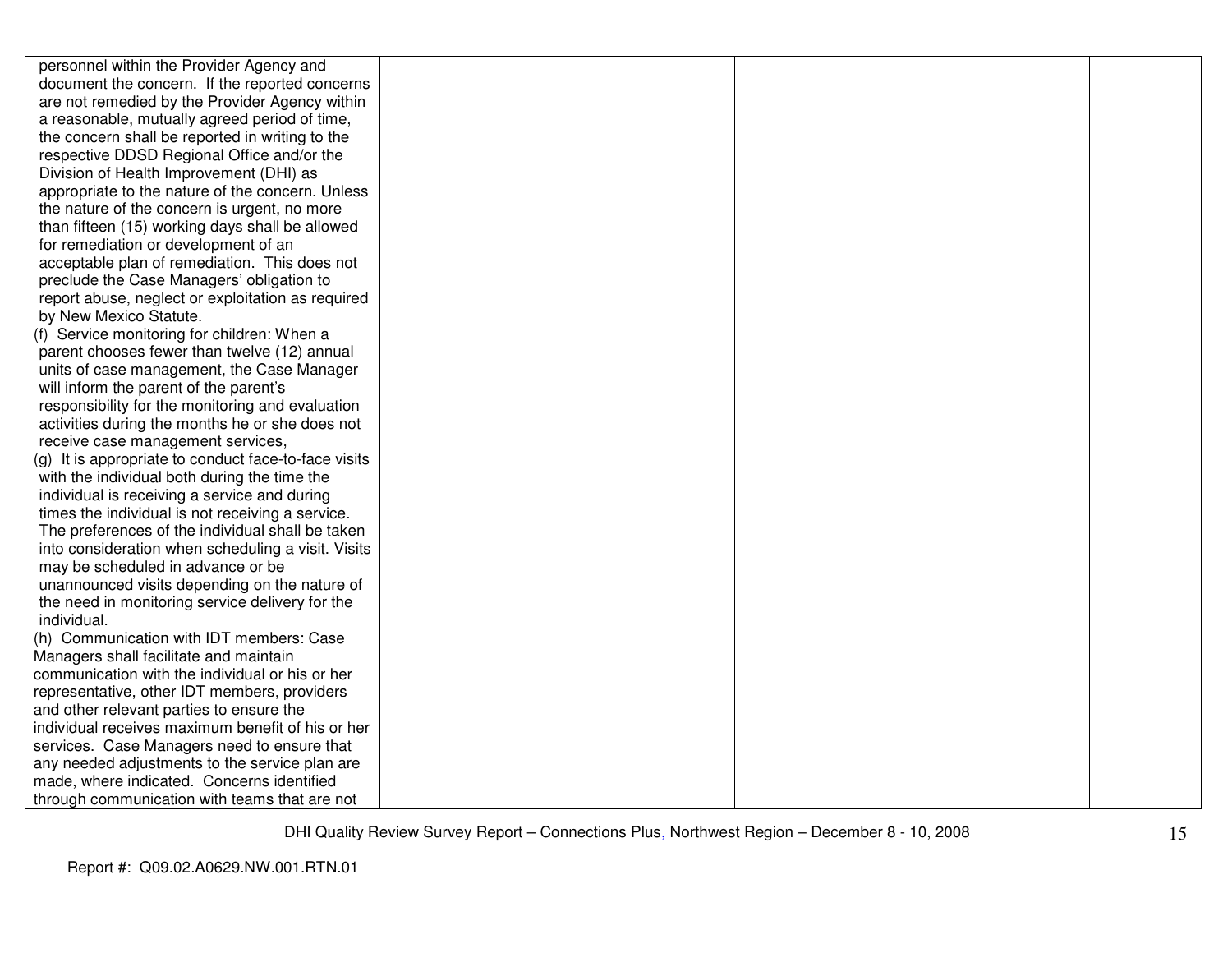| remedied within a reasonable period of time<br>shall be reported in writing to the respective<br>regional office and/or the Division of Health |  |  |
|------------------------------------------------------------------------------------------------------------------------------------------------|--|--|
|                                                                                                                                                |  |  |
|                                                                                                                                                |  |  |
| Improvements, as appropriate to the concerns.                                                                                                  |  |  |
|                                                                                                                                                |  |  |
|                                                                                                                                                |  |  |
|                                                                                                                                                |  |  |
|                                                                                                                                                |  |  |
|                                                                                                                                                |  |  |
|                                                                                                                                                |  |  |
|                                                                                                                                                |  |  |
|                                                                                                                                                |  |  |
|                                                                                                                                                |  |  |
|                                                                                                                                                |  |  |
|                                                                                                                                                |  |  |
|                                                                                                                                                |  |  |
|                                                                                                                                                |  |  |
|                                                                                                                                                |  |  |
|                                                                                                                                                |  |  |
|                                                                                                                                                |  |  |
|                                                                                                                                                |  |  |
|                                                                                                                                                |  |  |
|                                                                                                                                                |  |  |
|                                                                                                                                                |  |  |
|                                                                                                                                                |  |  |
|                                                                                                                                                |  |  |
|                                                                                                                                                |  |  |
|                                                                                                                                                |  |  |
|                                                                                                                                                |  |  |
|                                                                                                                                                |  |  |
|                                                                                                                                                |  |  |
|                                                                                                                                                |  |  |
|                                                                                                                                                |  |  |
|                                                                                                                                                |  |  |
|                                                                                                                                                |  |  |
|                                                                                                                                                |  |  |
|                                                                                                                                                |  |  |
|                                                                                                                                                |  |  |
|                                                                                                                                                |  |  |
|                                                                                                                                                |  |  |
|                                                                                                                                                |  |  |
|                                                                                                                                                |  |  |
|                                                                                                                                                |  |  |
|                                                                                                                                                |  |  |
|                                                                                                                                                |  |  |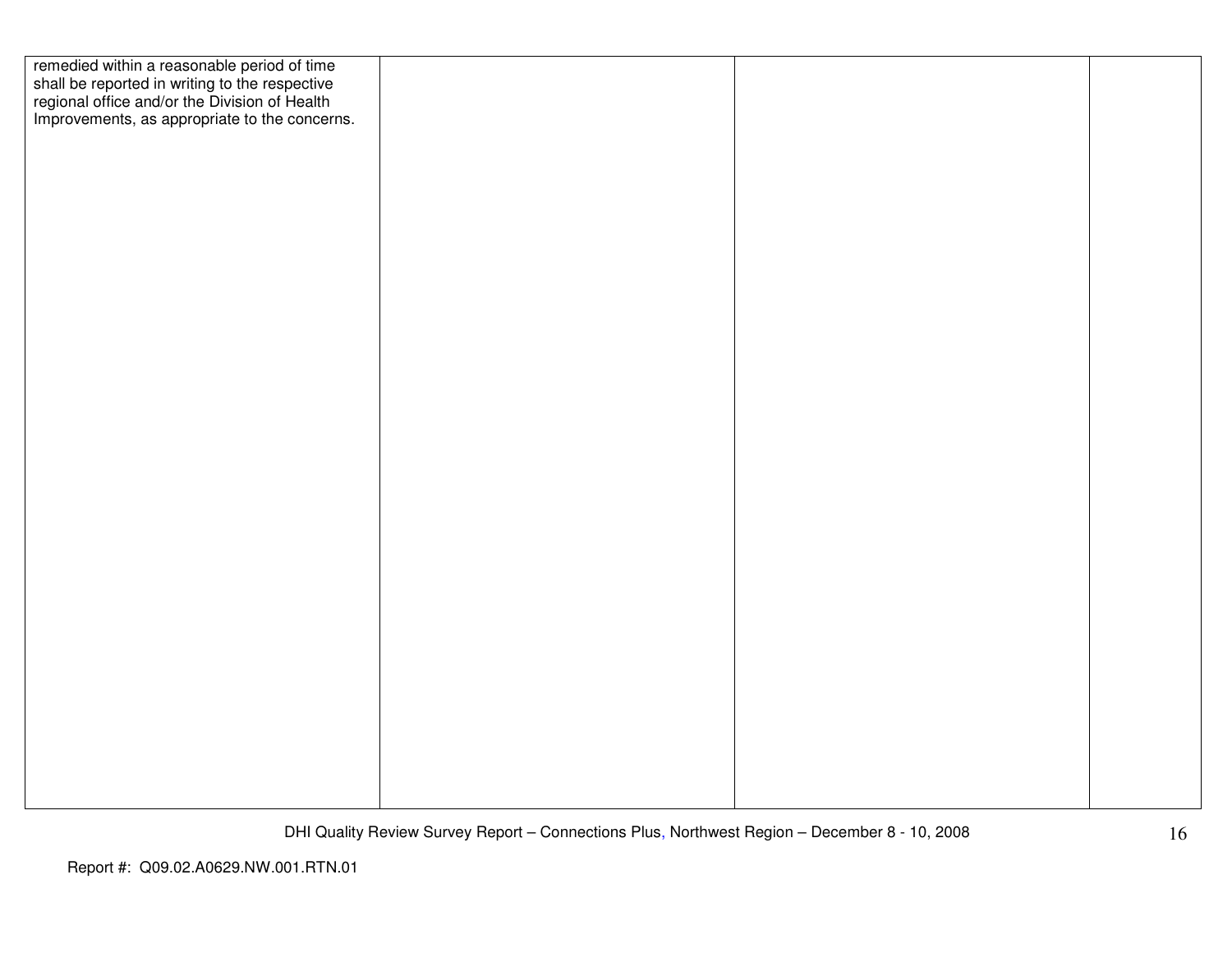| Tag #4C15 - QA Requirements                         | <b>Scope and Severity Rating: B</b>                  |  |
|-----------------------------------------------------|------------------------------------------------------|--|
| Developmental Disabilities (DD) Waiver Service      | Based on record review, the Agency failed to         |  |
| Standards effective 4/1/2007                        | ensure that reports and ISP's meet required          |  |
| <b>CHAPTER 4 IV. CASE MANAGEMENT</b>                | timelines and include the required content for 2     |  |
| PROVIDER AGENCY REQUIREMENTS                        | of 4 Individuals.                                    |  |
| C. Quality Assurance Requirements: Case             |                                                      |  |
| Management Provider Agencies will use an            | The following quarterly/bi-annual reports were       |  |
| Internal Quality Assurance and Improvement          | not found.                                           |  |
| Plan that must be submitted to and reviewed by      |                                                      |  |
| the Statewide Case Management Coordinator,          | • Community Living Quarterly Report:                 |  |
| that shall include but is not limited to the        | Individual #1 - August 2007 - October                |  |
| following:                                          | 2008. Due diligence provided. No                     |  |
| Case Management Provider Agencies are<br>(1)<br>to: | plan of correction needed.                           |  |
| Use a formal ongoing monitoring protocol<br>(a)     | • Adult Habilitation Quarterly Report:               |  |
| that provides for the evaluation of quality,        | Individual #1 - October - December                   |  |
| effectiveness and continued need for                | 2007 & January-September 2008. Due                   |  |
| services and supports provided to the               | diligence provided. No plan of                       |  |
| individual. This protocol shall be written          | correction needed.                                   |  |
| and its implementation documented.                  |                                                      |  |
| Assure that reports and ISPs meet required<br>(b)   | Individual #4 - July - September 2007 &<br>$\bullet$ |  |
| timelines and include required content.             | April - September 2008.                              |  |
| Conduct a quarterly review of progress<br>(c)       |                                                      |  |
| reports from service providers to verify that       |                                                      |  |
| the individual's desired outcomes and               |                                                      |  |
| action plans remain appropriate and                 |                                                      |  |
| realistic.                                          |                                                      |  |
|                                                     |                                                      |  |
| (i) If the service providers' quarterly reports     |                                                      |  |
| are not received by the Case Management             |                                                      |  |
| Provider Agency within fourteen (14) days           |                                                      |  |
| following the end of the quarter, the Case          |                                                      |  |
| Management Provider Agency is to contact            |                                                      |  |
| the service provider in writing requesting          |                                                      |  |
| the report within one week from that date.          |                                                      |  |
| (ii) If the quarterly report is not received within |                                                      |  |
| one week of the written request, the Case           |                                                      |  |
| Management Provider Agency is to contact            |                                                      |  |
| the respective DDSD Regional Office in              |                                                      |  |
| writing within one business day for                 |                                                      |  |
| assistance in obtaining required reports.           |                                                      |  |
|                                                     |                                                      |  |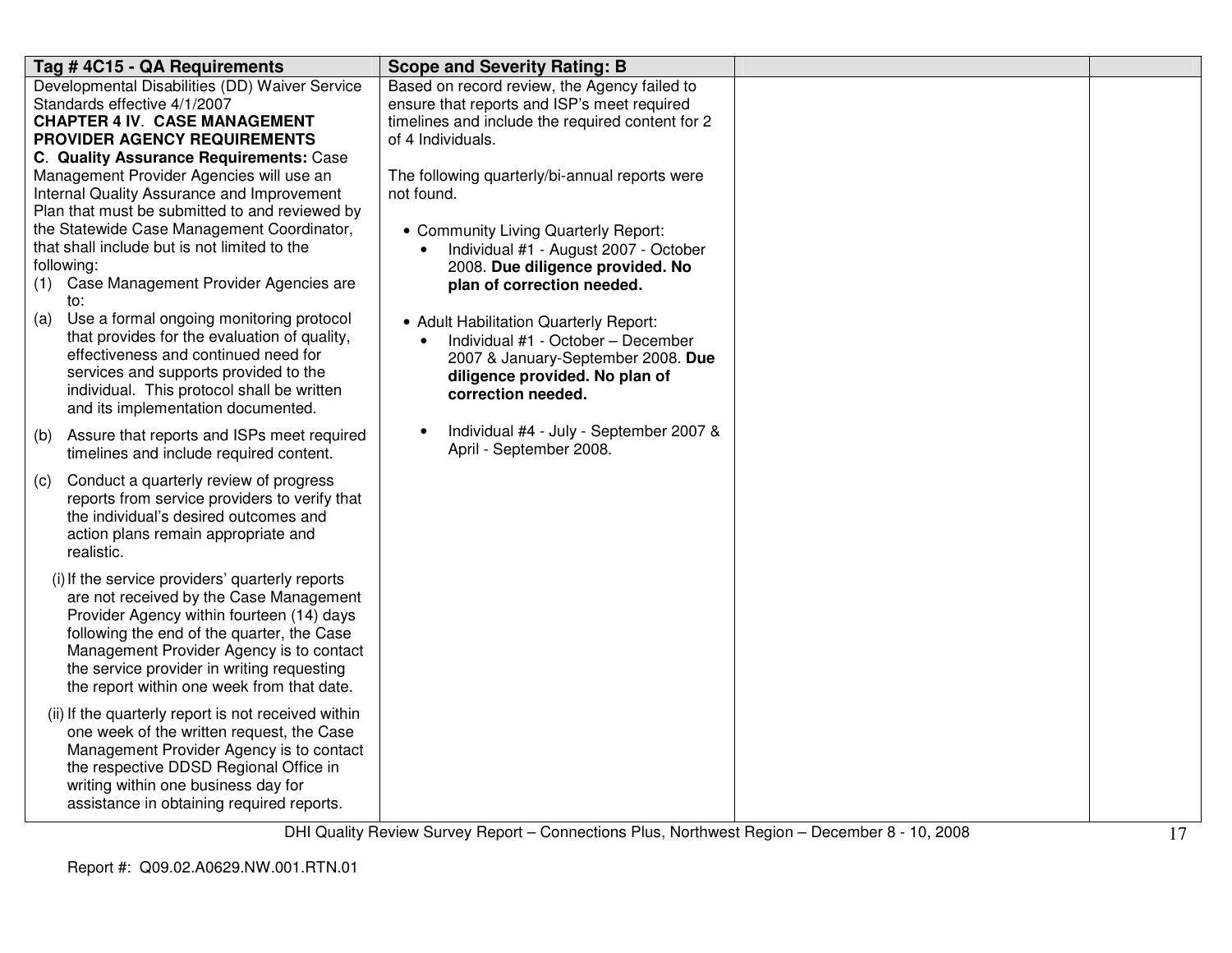| (d) | Assure at least quarterly that Crisis<br>Prevention/Intervention Plans are in place<br>in the residence and at the Provider Agency<br>of the Day Services for all individuals who<br>have chronic medical condition(s) with<br>potential for life threatening complications<br>and/or who have behavioral challenge(s)<br>that pose a potential for harm to themselves<br>or others.                                                                                                                                                               |  |  |
|-----|----------------------------------------------------------------------------------------------------------------------------------------------------------------------------------------------------------------------------------------------------------------------------------------------------------------------------------------------------------------------------------------------------------------------------------------------------------------------------------------------------------------------------------------------------|--|--|
| (e) | Assure at least quarterly that a current<br>Health Care Plan (HCP) is in place in the<br>residence and day service site for<br>individuals who receive Community Living<br>or Day Services and who have a HAT score<br>of 4, 5, or 6. During face-to-face visits and<br>review of quarterly reports, the Case<br>Manager is required to verify that the Health<br>Care Plan is being implemented.                                                                                                                                                  |  |  |
| (f) | Assure that Community Living Services are<br>delivered in accordance with standards,<br>including responsibility of the IDT Members<br>to plan for at least 30 hours per week of<br>planned activities outside the residence. If<br>this is not possible due to the needs of the<br>individual, a goal shall be developed that<br>focuses on appropriate levels of community<br>integration. These activities do not need to<br>be limited to paid supports but may include<br>independent or leisure activities appropriate<br>to the individual. |  |  |
| (g) | Perform annual satisfaction surveys with<br>individuals regarding case management<br>services. A copy of the summary is due<br>each December 10 <sup>th</sup> to the respective<br>DDSD Regional Office, along with a<br>description of actions taken to address<br>suggestions and problems identified in the<br>survey.                                                                                                                                                                                                                          |  |  |
| (h) | Maintain regular communication with all<br>providers delivering services and products                                                                                                                                                                                                                                                                                                                                                                                                                                                              |  |  |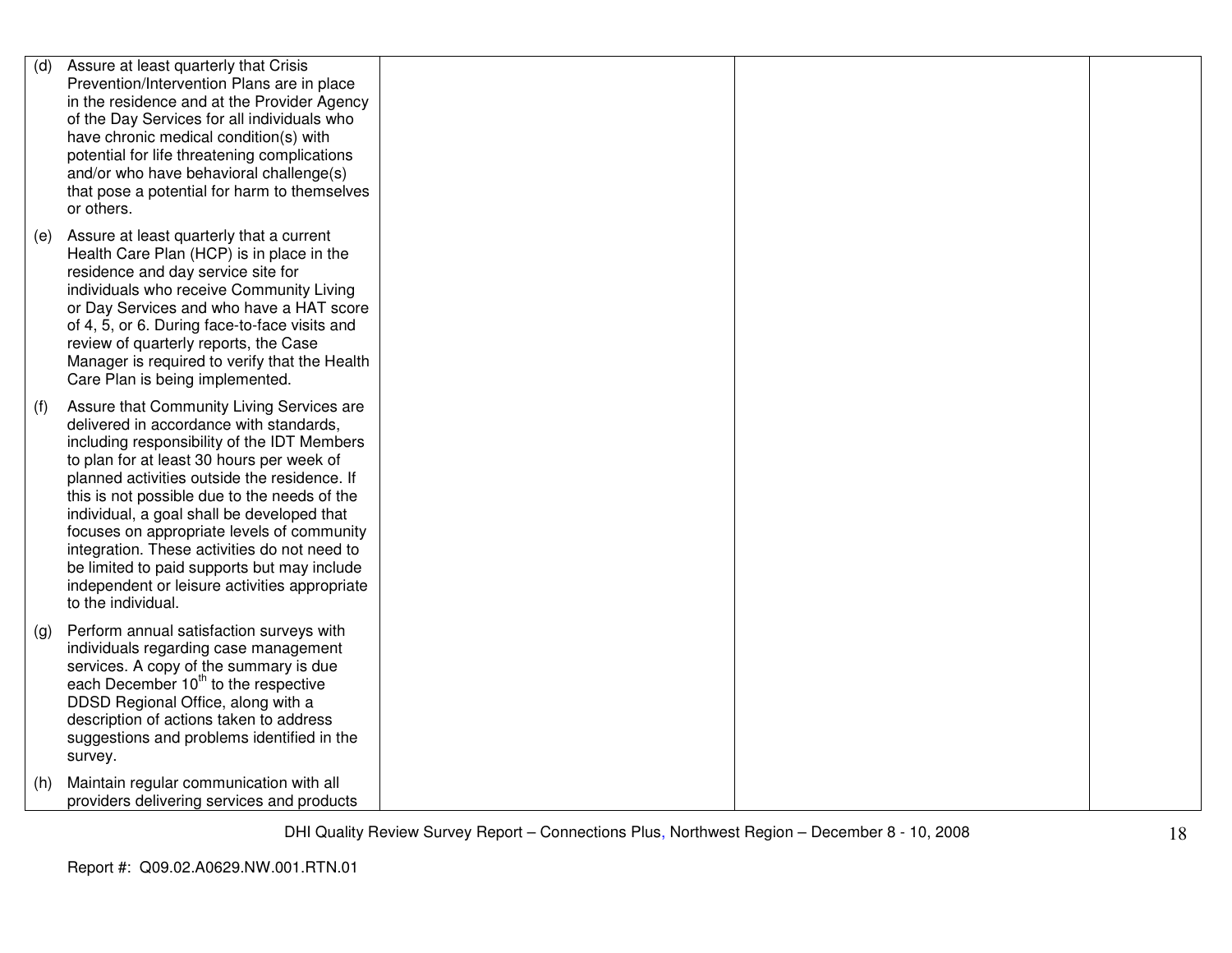|         | to the individual.                                                                                                                                                                                                                                                                                                                                                                                                                                                                                                                                                                                       |  |  |
|---------|----------------------------------------------------------------------------------------------------------------------------------------------------------------------------------------------------------------------------------------------------------------------------------------------------------------------------------------------------------------------------------------------------------------------------------------------------------------------------------------------------------------------------------------------------------------------------------------------------------|--|--|
| (i)     | Establish and implement a written<br>grievance procedure.                                                                                                                                                                                                                                                                                                                                                                                                                                                                                                                                                |  |  |
| (j)     | Notify appropriate supervisory personnel<br>within the Provider Agency if concerns are<br>noted during monitoring or assessment<br>activities related to any of the above<br>requirements. If such concerns are not<br>remedied by the Provider Agency within a<br>reasonable mutually agreed period of time,<br>the concern shall be reported in writing to<br>the respective DDSD Regional Office<br>and/or DHI as appropriate to the nature of<br>the concern. This does not preclude Case<br>Managers' obligations to report abuse,<br>neglect or exploitation as required by New<br>Mexico Statute. |  |  |
| (k)     | Utilize and submit the "Request for DDSD<br>Regional Office Intervention" form as<br>needed, such as when providers are not<br>responsive in addressing a quality<br>assurance concern. The Case Management<br>Provider Agency is required to keep a copy<br>in the individual's file.                                                                                                                                                                                                                                                                                                                   |  |  |
| Ethics: | (2) Case Managers and Case Management<br>Provider Agencies are required to promote and<br>comply with the Case Management Code of                                                                                                                                                                                                                                                                                                                                                                                                                                                                        |  |  |
| (a)     | Case Managers shall provide the<br>individual/guardian with a copy of the Code<br>of Ethics when Addendum A is signed.                                                                                                                                                                                                                                                                                                                                                                                                                                                                                   |  |  |
| (b)     | Complaints against a Case Manager for<br>violation of the Code of Ethics brought to<br>the attention of DDSD will be sent to the<br>Case Manager's supervisor who is required<br>to respond within 10 working days to DDSD<br>with detailed actions taken. DDSD reserves<br>the right to forward such complaints to the<br>IRC.                                                                                                                                                                                                                                                                          |  |  |